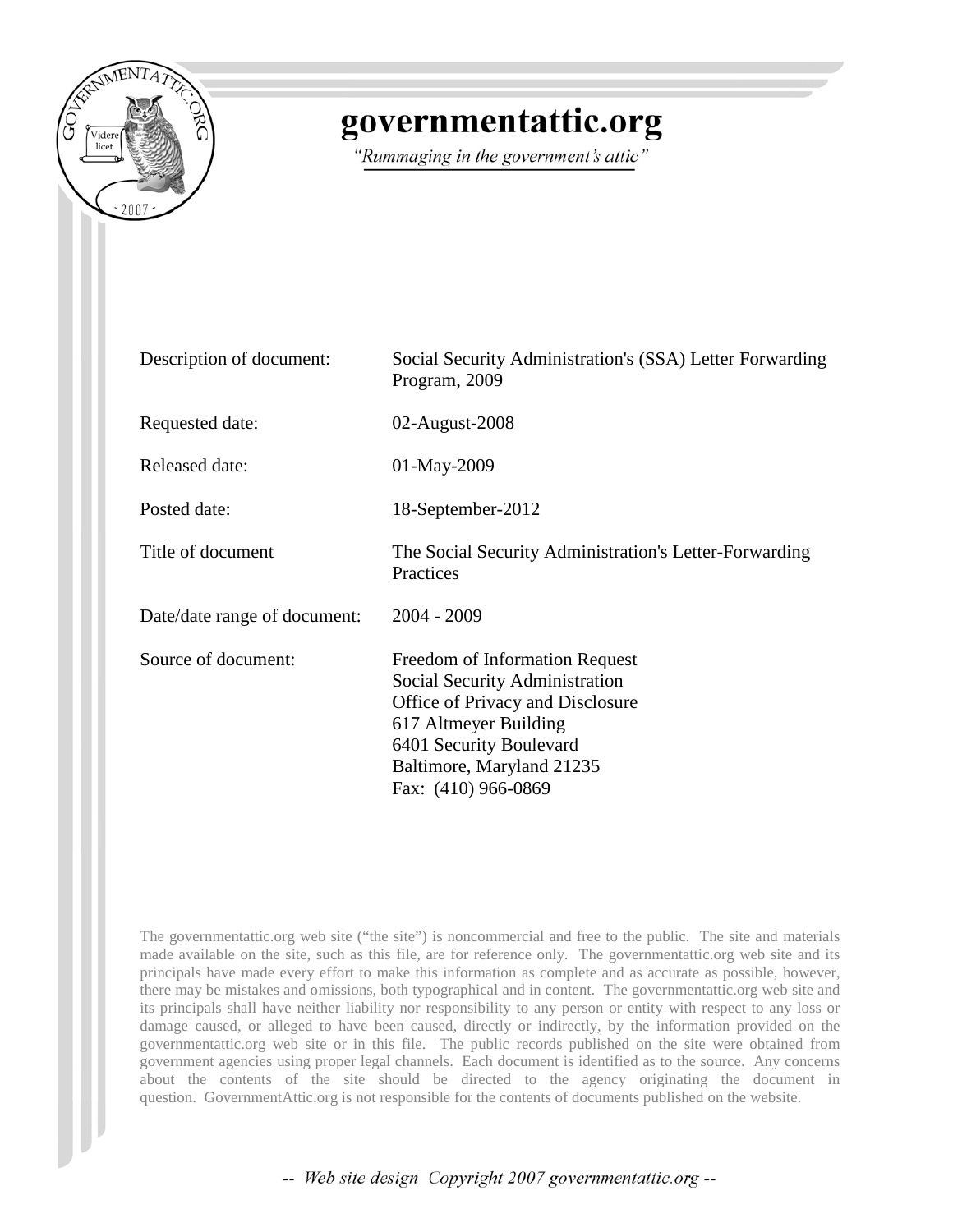

Refer to:<br>S9H: AB6085

May 1, 2009

I am writing to you in response to your August 2, 2008, request for information regarding the Social Security Administration's (SSA) Letter Forwarding program.

We are enclosing a fact sheet which answers most points of your request, and also a chart reflecting the volume and costs associated with the Letter Forwarding program in recent years. We do not have record of any complaints received regarding this program.

While we feel that this satisfies your request, if you disagree you may file an administrative appeal. Mail your appeal within 30 days after you receive this letter to the Executive Director for the Office of Privacy and Disclosure, Social Security Administration, 6401 Security Boulevard, Baltimore, Maryland 21235. Mark the envelope "Freedom of Information Act Appeal."

Sincerely,

Dawn S. Wiggins

Dawn S. Wiggins Freedom of Information Officer

Enclosure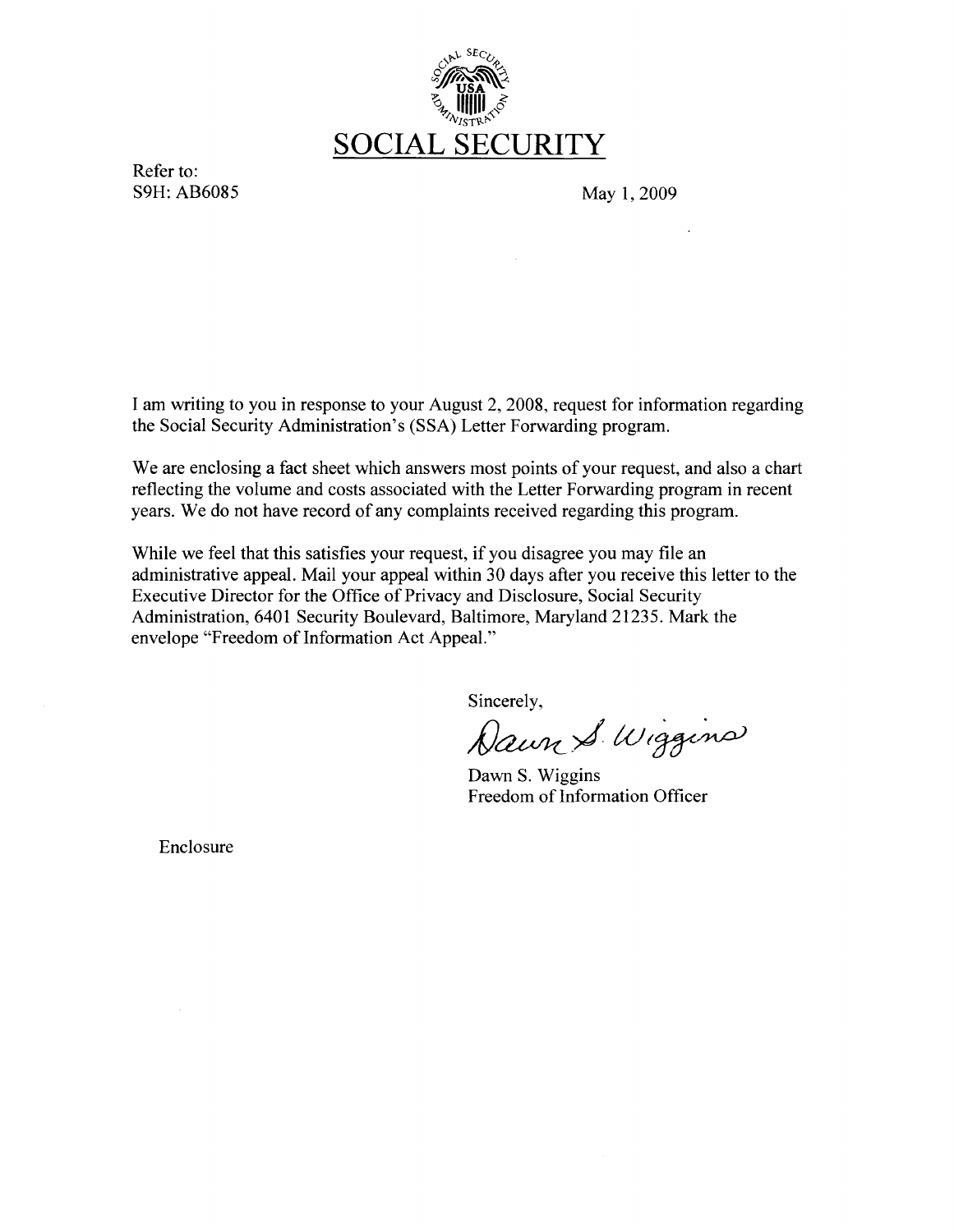| Year | <b>Received</b> | <b>Processed</b> |
|------|-----------------|------------------|
| 2004 | 14156           | 14391            |
| 2005 | 9831            | 10053            |
| 2006 | 9529            | 9379             |
| 2007 | 8212            | 8346             |
| 2008 | 6745            | 6902             |
| 2009 | 2182            | 1880             |

| Year | <b>Total Volume</b> | <b>Cost Per Letter</b> | <b>Total Yearly Cost</b> |
|------|---------------------|------------------------|--------------------------|
| 2004 | 14391               | \$26.08                | \$375,388.00             |
| 2005 | 10053               | \$26.94                | \$270,792.00             |
| 2006 | 9379                | \$27.65                | \$259,331.00             |
| 2007 | 8346                | \$33.24                | \$277,445.00             |
| 2008 | 6902                | \$35.05                | \$241,933.00             |
| 2009 | 5729                | \$40.98                | \$234756.00              |

Please note the "Total Yearly Cost" factor in the overhead cost for the Office of Earnings Operations and SSA Central Office. The cost amounts shown for 2009 are based on an estimate for the entire year.